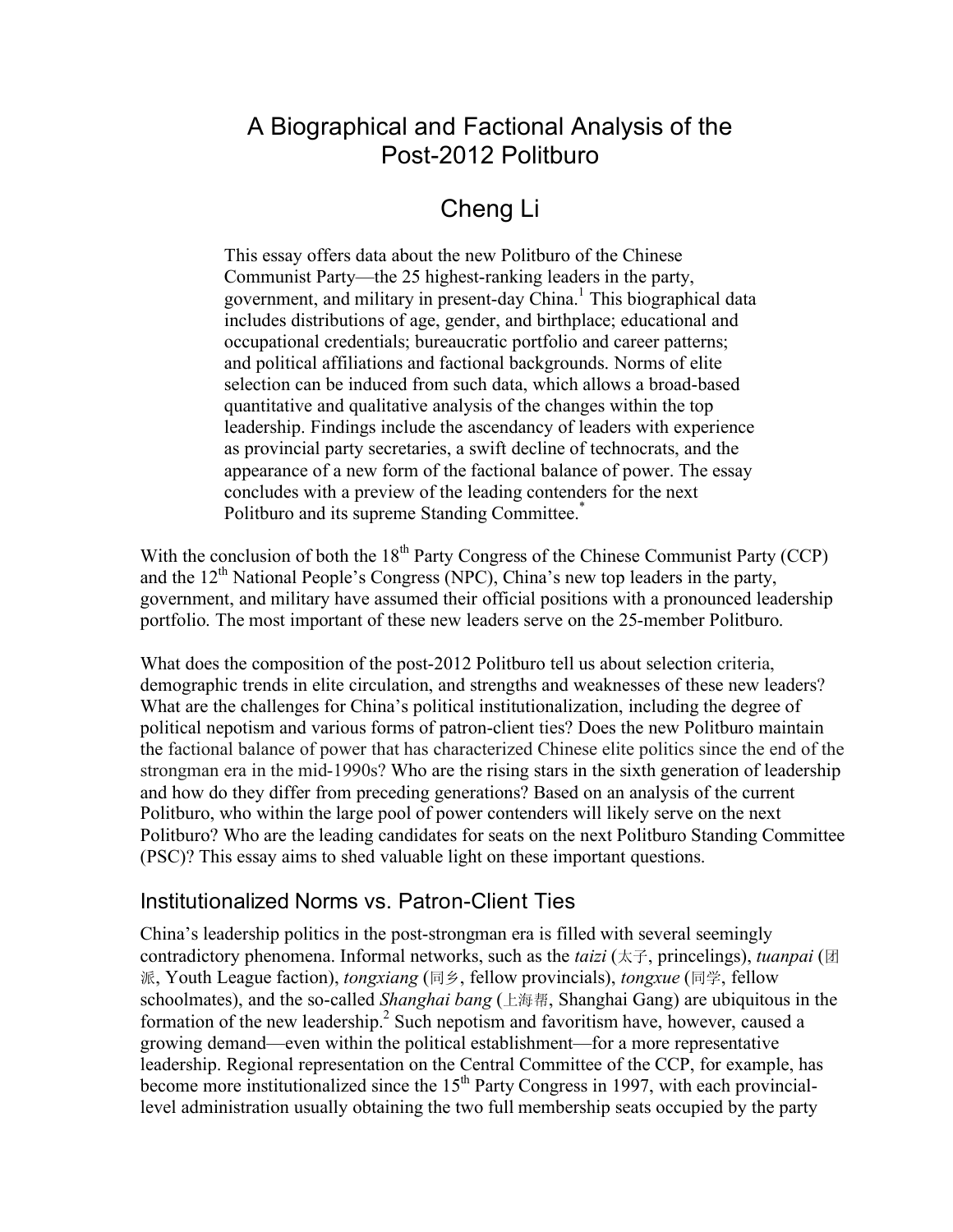secretary or the governor/mayor. Although these provincial chiefs are sometimes promoted to the central government or transferred to other provinces, this distributional norm was strictly in force at the time the Central Committee was initially elected.

Those who were eliminated or scored poorly in the multi-candidate election for membership of the Central Committee at the party congress were usually princelings and leaders known for their "helicopter-like rise" that resulted from strong patron-client ties. However, the selection of the most important leadership bodies, such as the PSC and the Politburo, still comes about through the traditional "black-box" manipulation on the part of either departing PSC members or powerful retired leaders such as former party chief Jiang Zemin. These contradictory trends were particularly evident in the leadership formation of the  $18<sup>th</sup>$  Party Congress.

The leadership change at the  $18<sup>th</sup>$  Party Congress primarily followed the extant rules and norms regarding age limits, and all members and alternates of the previous Central Committee who were born in or before 1944 no longer serve on the new Central Committee. As a result, the turnover rates in important leadership organs selected at the congress are remarkably high. Chart 1 (next page) shows that newcomers comprise 64 percent of the Central Committee (the leadership body made up of the most important national, provincial, and military leaders in the country), 77 percent of the Central Commission for Discipline Inspection (CCDI, the country's top anti-corruption agency), 86 percent of the Secretariat (the crucial CCP organ that handles daily administrative affairs of the country, decides top leaders' activities, and sets the agenda before major meetings), 60 percent of the Politburo, 71 percent of the PSC, and both 64 percent of all members and 70 percent of military members of the CMC.

This much-anticipated leadership transition was supposed to constitute a generational change of the top leadership in the CCP––from the fourth generation of leaders, who were mostly born in the 1940s and completed their college education prior to the Cultural Revolution, to the fifth generation of leaders, the majority of whom were born in the 1950s and lived their formative years during the Cultural Revolution. Ironically, however, CCP Secretary General Xi Jinping and Premier Li Keqiang—the youngest members of the PSC formed at the 17th Party Congress over five years ago—have remained the youngest members of this latest PSC selected at the 18th Party Congress. Xi and Li are the only two leaders in the new PSC who were born in the 1950s (see table 1, on page 4). Xi and Li are now surrounded by five new members of the 18th PSC who are roughly three to five years younger than outgoing top leaders Hu Jintao and Wen Jiabao. The average age of the 18th PSC is 63.4, which is older than the average age (62.3) of the 17th PSC.

The incomplete nature of this generational leadership transition reveals that there has been a lengthy, constant, and excessive power struggle at the top. This intense elite contention reflects the strong desire for many senior leaders to stay in power—even if their victory comes at the expense of the Party's ability to present to the country a fresh new leadership team for the next decade. The poor representation of the fifth generation in the PSC will likely also increase the political anxiety and resentment of the younger generations of elites. Due to age limits, five of the seven members of the PSC will retire at the 19<sup>th</sup> Party Congress that will take place in 2017. In a sense, the recent leadership change at the  $18<sup>th</sup>$  Party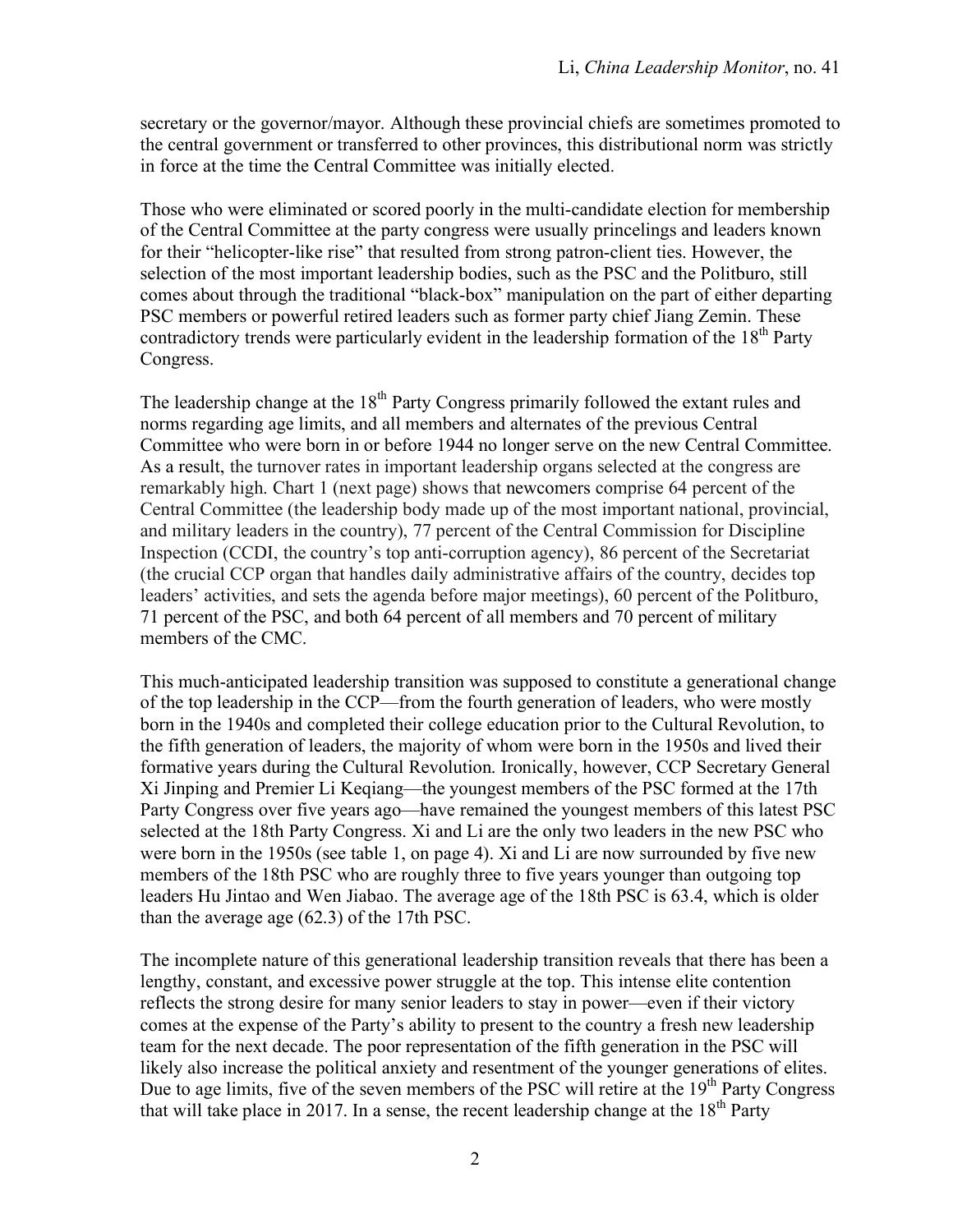

**Chart 1** *Turnover in Top Leadership Organs at the 18<sup>th</sup> Party Congress* 

Congress can be seen as a prelude to the full-fledged generational transition of power that will take place at the  $19<sup>th</sup>$  Party Congress. Apparently, the upcoming round of vicious fighting for seats on the PSC will begin much earlier than expected. In fact, it has likely already begun.

In terms of gender, ethnicity, and birthplace of the members of the Politburo, for the first time since the  $13<sup>th</sup>$  Party Congress in 1987, there are now two female members (Vice Premier Liu Yandong and Tianjin Party Secretary Sun Chunlan) serving on the Politburo. There were no female members in the 13<sup>th</sup> and 14<sup>th</sup> Politburo (1992), and only one in the 15<sup>th</sup>, 16<sup>th</sup>, and 17<sup>th</sup> Politburos (Vice Premier Wu Yi for the first two and State Councillor Liu Yandong for the  $17<sup>th</sup>$  Politburo). Most of the previous Politburos since the founding of the PRC included at least one ethnic minority representative; the  $18<sup>th</sup>$  Politburo, in contrast, lacks an ethnic minority member. Fifteen leaders who were born in the eastern region dominate the  $18<sup>th</sup>$ Politburo, including four from Jiangsu and three each from Shanghai, Anhui, and Shandong; together they constitute 60 percent of total membership. No current Politburo member was born in Guangdong, China's most populous province with over 100 million residents. There are also no members who were born in China's populous southwest region (including Sichuan, Chongqing, Yunnan, and Guizhou).

*(text continues on page 5)*

NOTES: CDIC = Central Commission for Discipline Inspection; CMC = Central Military Commission. SOURCE: Cheng Li, "Opportunity Lost? Inside China's Leadership Transition," *Foreign Policy*, November 16, 2012.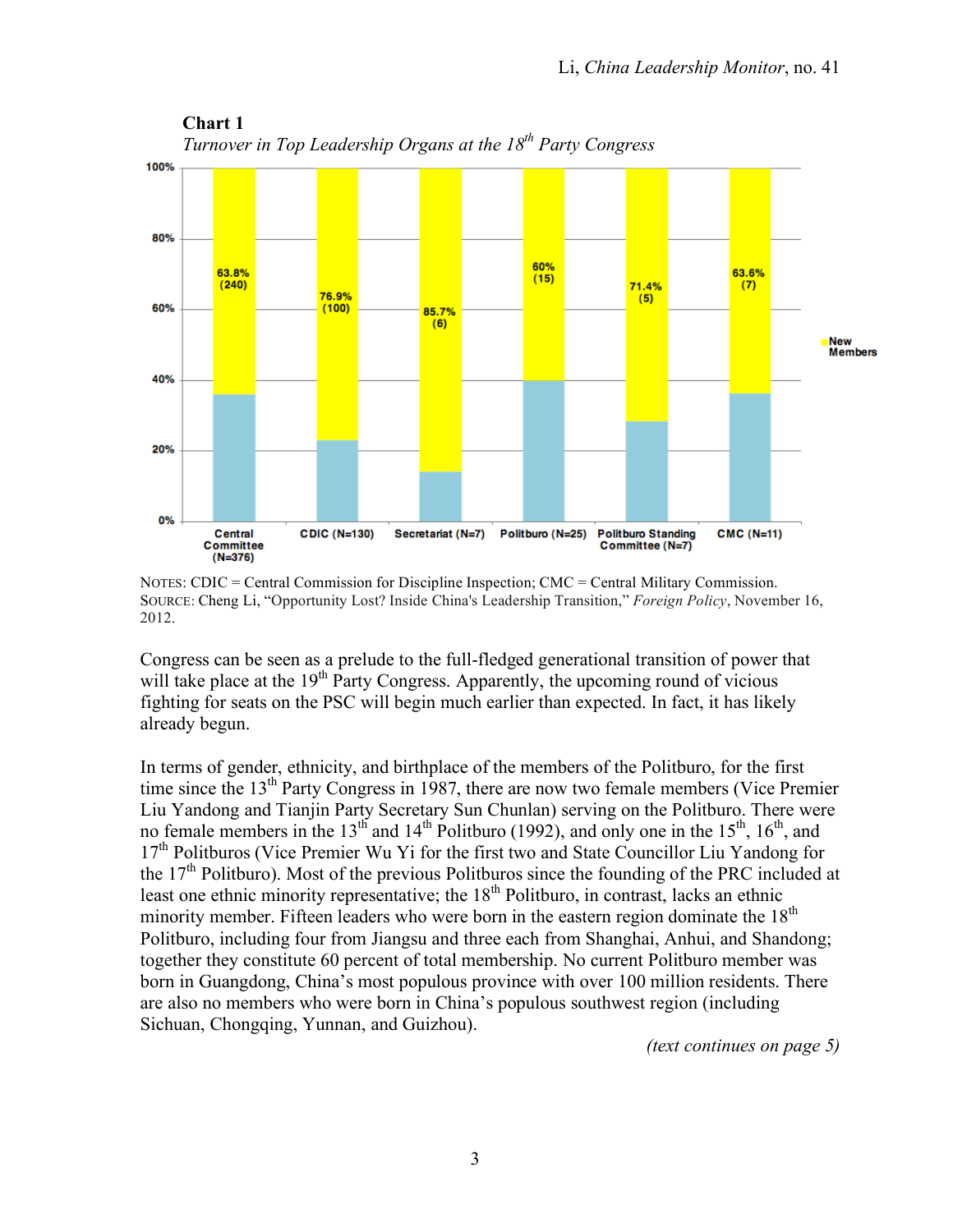## **Table 1** *Factional Identity of Members of the New Politburo (as of 2013)*

|                          | <b>Birth</b> |     |            |                                                                                      | Factional camp        |
|--------------------------|--------------|-----|------------|--------------------------------------------------------------------------------------|-----------------------|
| Name                     | year         | Age | Birthplace | Leadership post (responsibilities)                                                   | (background)          |
| Xi Jinping <sup>®</sup>  | 1953         | 60  | Beijing    | Party secretary general, chairman of CMC, PRC president                              | Jiang (princeling)    |
| Li Keqiang <sup>®</sup>  | 1955         | 58  | Anhui      | Premier, State Council                                                               | Hu (tuanpai)          |
| Zhang Dejiang            | 1946         | 67  | Liaoning   | Chairman, National People's Congress                                                 | Jiang (princeling)    |
| Yu Zhengsheng            | 1945         | 68  | Zhejiang   | Chairman, CPPCC                                                                      | Jiang (princeling)    |
| Liu Yunshan <sup>*</sup> | 1947         | 66  | Shanxi     | Executive secretary, Secretariat (Party affairs)                                     | Jiang                 |
| Wang Qishan <sup>*</sup> | 1948         | 65  | Shanxi     | Secretary, CCDI (anti-corruption)                                                    | Jiang (princeling)    |
| Zhang Gaoli <sup>®</sup> | 1946         | 67  | Fujian     | Executive vice premier, State Council (macroeconomic affairs, energy, environment)   | Jiang                 |
| Ma Kai                   | 1946         | 67  | Shanghai   | Vice premier, State Council (finance, transportation, telecommunication)             | Jiang (princeling)    |
| Wang Huning              | 1955         | 58  | Shanghai   | Director, CCP Policy Research Center (domestic and foreign policy formation)         | Jiang (Shanghai Gang) |
| Liu Yandong (f)          | 1945         | 68  | Jiangsu    | Vice Premier, State Council (education, public health, science and technology)       | Hu (tuanpai)          |
| Liu Qibao                | 1953         | 60  | Anhui      | Head of CCP Propaganda Department                                                    | Hu (tuanpai)          |
| Xu Qiliang               | 1950         | 63  | Shandong   | Vice Chairman, CMC                                                                   | Jiang                 |
| Sun Chunlan (f)          | 1950         | 63  | Hebei      | <b>Tianjin Party Secretary</b>                                                       | Hu                    |
| Sun Zhengcai             | 1963         | 50  | Shandong   | Chongqing Party Secretary                                                            | Jiang                 |
| Li Jianguo               | 1946         | 67  | Shandong   | Vice chairman, NPC                                                                   | Hu                    |
| Li Yuanchao              | 1950         | 63  | Jiangsu    | Vice president of PRC                                                                | Hu (tuanpai)          |
| Wang Yang                | 1955         | 58  | Anhui      | Vice premier, State Council (commerce, agriculture, prevention of natural disasters) | Hu (tuanpai)          |
| Zhang Chunxian           | 1953         | 60  | Henan      | Xinjiang Party Secretary                                                             | Jiang                 |
| Fan Changlong            | 1947         | 66  | Liaoning   | Vice chairman, CMC                                                                   | Hu?                   |
| Meng Jianzhu             | 1947         | 66  | Jiangsu    | Secretary, Commission of Political Science and Law (law and order, public security)  | Jiang (Shanghai Gang) |
| Zhao Leji                | 1957         | 56  | Shaanxi    | Head of CCP Organization Department                                                  | Jiang?                |
| Hu Chunhua               | 1963         | 60  | Hubei      | Guangdong party secretary                                                            | Hu (tuanpai)          |
| Li Zhanshu               | 1950         | 63  | Hebei      | Director, CCP General Office                                                         | Jiang?                |
| Guo Jinlong              | 1947         | 66  | Jiangsu    | Beijing party secretary                                                              | Hu                    |
| Han Zheng                | 1954         | 59  | Shanghai   | Shanghai party secretary                                                             | Jiang (Shanghai Gang) |

\* Politburo Standing Committee member

KEY: CCP = Chinese Communist Party; CDIC = Central Commission for Discipline Inspection; CMC = Central Military Commission; CPPCC = Chinese People's Political Consultative Conference;  $(f)$  = female

SOURCE: Cheng Li, "Opportunity Lost? Inside China's leadership transition," *Foreign Policy* Online, November 16, 2012. Updated on May 25, 2013.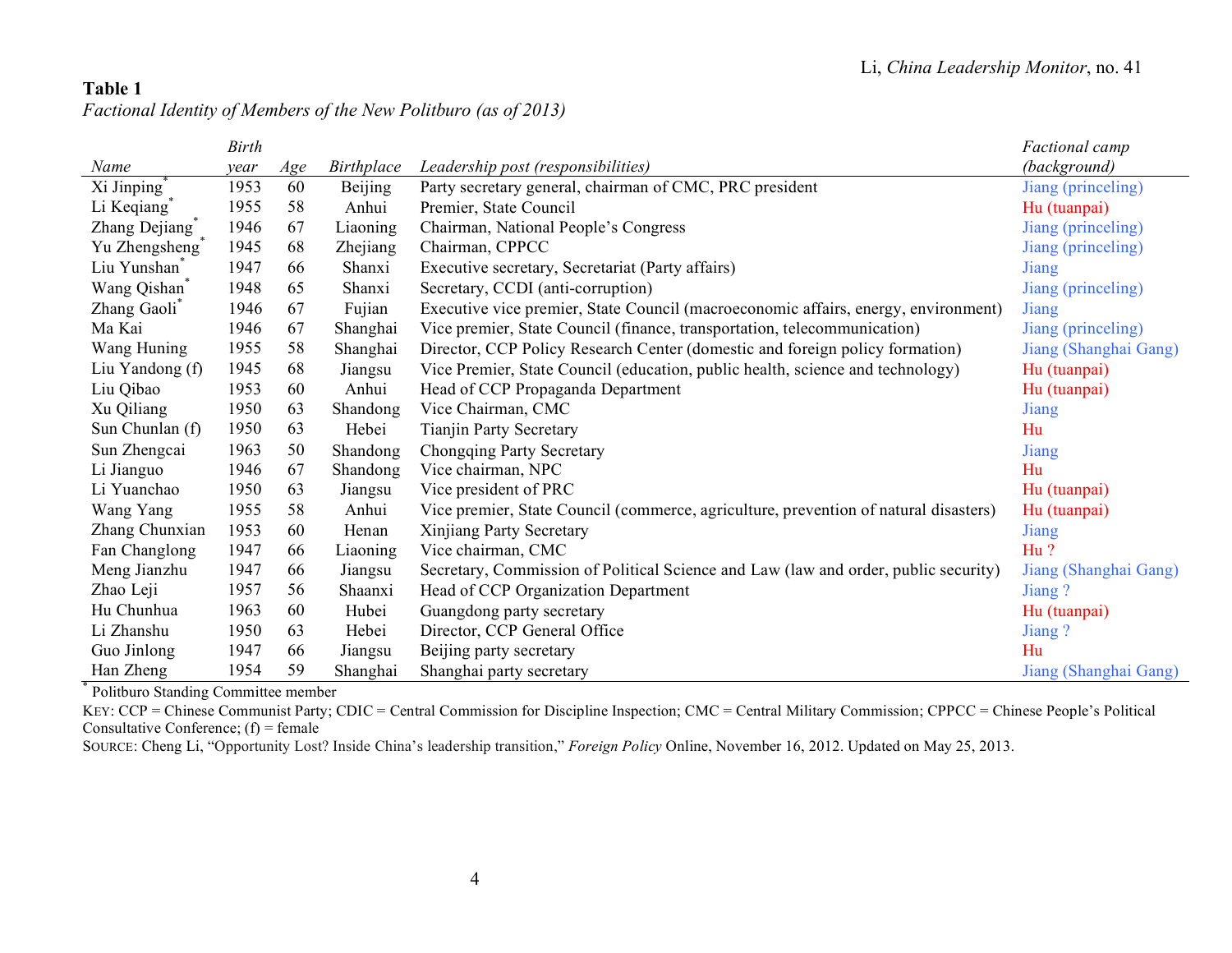### *(continued from page 3)*

All but three clearly belong to one of two factional camps. Jiang's protégés (especially the princelings and Shanghai Gang) and Hu's protégés (especially the tuanpai leaders) are both well represented in the  $18<sup>th</sup>$  Politburo. One of the three exceptions is Executive Vice Chairman of the Central Military Commission Fan Changlong, whose factional affiliation is not entirely clear (although many analysts consider him as a member of the Hu camp). The other two are director of the General Office of the CCP Central Committee Li Zhanshu and director of the Organization Department Zhao Leji, both of whom seem to have strong ties with both the Jiang camp and the Hu camp.

## Provincial Leadership Experience: A Key Credential for Politburo Membership

Provincial or municipal leadership experience, especially the credential of serving as party secretary in China's 31 province-level administrations, has long been seen as an important stepping-stone for China's national leaders. The same is true for those selected for the 18th PSC and Politburo. Six of the seven PSC members have served as provincial chiefs (party secretary, governor, or mayor of the 31 province-level administrations) before ascending to the supreme decision-making body. The sole exception is Executive Member of the Secretariat Liu Yunshan, who, although never having served as a provincial chief, did serve as deputy party secretary of Inner Mongolia.

As shown in chart 2, there has been an increase over the past 20 years in Politburo members with provincial chief experience: beginning at 50 percent in 1992, the rate rose to 59 percent in 1997, 67 percent in 2002, and then to 76 percent in both 2007 and 2012. More than threequarters of current Politburo members (19 out of 25 members) have provincial chief leadership experience. Xi Jinping and Li Keqiang both served as party secretaries in two provincial administrations (Xi in Zhejiang and Shanghai, and Li in Henan and Liaoning). The provincial leadership experience of Zhang Dejiang is even broader than his colleagues on the PSC: he has served as provincial chief in four provincial administrations (Jilin, Zhejiang, Guangdong, and Chongqing).

In what appears to be an emerging political norm, the party secretaries of the four major cities that are under the direct leadership of the central government—Beijing, Tianjin, Shanghai, and Chongqing—are apparently now entitled to seats on the Politburo. This also seems the case for Guangdong Province, where three current PSC or Politburo members (Zhang Dejiang, Wang Yang, and Hu Chunhua) have currently or previously served as Party boss. Two other PSC members, Wang Qishan and Zhang Gaoli, also served as vice governor of Guangdong Province earlier in their careers.

A majority (52 percent) of current Politburo members obtained their seats in November 2012 while serving as party secretaries in provincial administration, a much higher rate than the corresponding 22.7 percent in the  $14<sup>th</sup>$  Politburo, 20.8 percent in the  $15<sup>th</sup>$  Politburo, and 40 percent in both the  $16<sup>th</sup>$  and  $17<sup>th</sup>$  Politburos (see table 2, next page). The high representation of local leaders in both the PSC and Politburo reflects the growing power and influence of top politicians of the country's 31 provincial administrations, especially major cities and big provinces such as Guangdong. Meanwhile, top national leaders also need to build political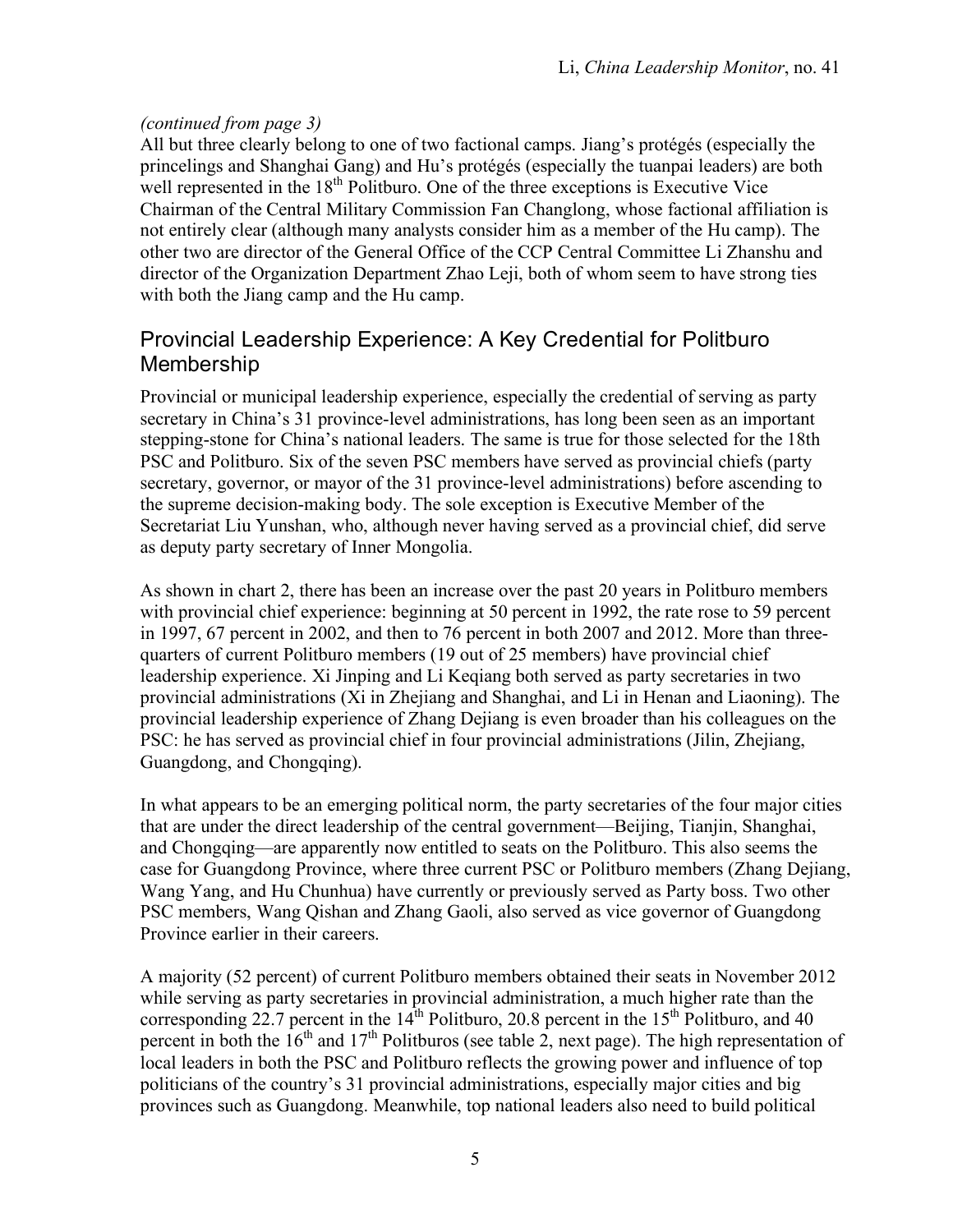capital and resources through close ties with some of the most important regions in the country. This prioritization of leadership experience as party secretary, especially in the major provinces and cities, for entrance into the top national leadership thus further enhances the political weight of local power in present-day China.



#### **Chart 2**

*The Percentage of Politburo Members with Provincial Chief Experience*

SOURCE: Research by Cheng Li, Brookings Institution, 2013.

### **Table 2**

*Principal Bureaucratic Affiliation of Politburo Members prior to Politburo Tenure (from the*  $14^{th}$  *to the*  $18^{th}$  *Party Congress)* 

| Principal post | 14 <sup>th</sup> Politburo |       | $\overline{15}^{th}$ Politburo |      | $\overline{16}$ <sup>th</sup> Politburo |               | $17th$ Politburo |       | $\overline{18}^{th}$ Politburo |       |
|----------------|----------------------------|-------|--------------------------------|------|-----------------------------------------|---------------|------------------|-------|--------------------------------|-------|
| during the     |                            |       |                                |      |                                         |               |                  |       |                                |       |
| congress       | number                     | $\%$  | number                         | $\%$ | number                                  | $\frac{0}{0}$ | number           | $\%$  | number                         | %     |
| Central Party  |                            |       |                                |      |                                         |               |                  |       |                                |       |
| Organization   |                            | 22.7  | 6                              | 25.0 | 8                                       | 32.0          | 6                | 24.0  | 4                              | 16.0  |
| Central        |                            |       |                                |      |                                         |               |                  |       |                                |       |
| Government     |                            |       |                                |      |                                         |               |                  |       |                                |       |
| Organization   | 10                         | 45.5  | 11                             | 45.8 | 5                                       | 20.0          | 7                | 28.0  | 6                              | 24.0  |
| Provincial     |                            |       |                                |      |                                         |               |                  |       |                                |       |
| Administration |                            | 22.7  | 5                              | 20.8 | 10                                      | 40.0          | 10               | 40.0  | 13                             | 52.0  |
| Military       | ↑                          | 9.1   | $\overline{2}$                 | 8.3  | 2                                       | 8.0           | $\overline{2}$   | 8.0   | $\overline{2}$                 | 8.0   |
| Total          | 22                         | 100.0 | 24                             | 99.9 | 25                                      | 100.0         | 25               | 100.0 | 25                             | 100.0 |

NOTE: Due to rounding, percentages do not add up to 100. Cheng Li and Lynn White, "The Sixteenth Central Committee of the Chinese Communist Party: Hu Gets What?" *Asian Survey,* Vol. 43, No. 4 (July/August 2003): 574. The data on the 17th and 18th CCs were calculated by Cheng Li, Brookings Institution, 2013.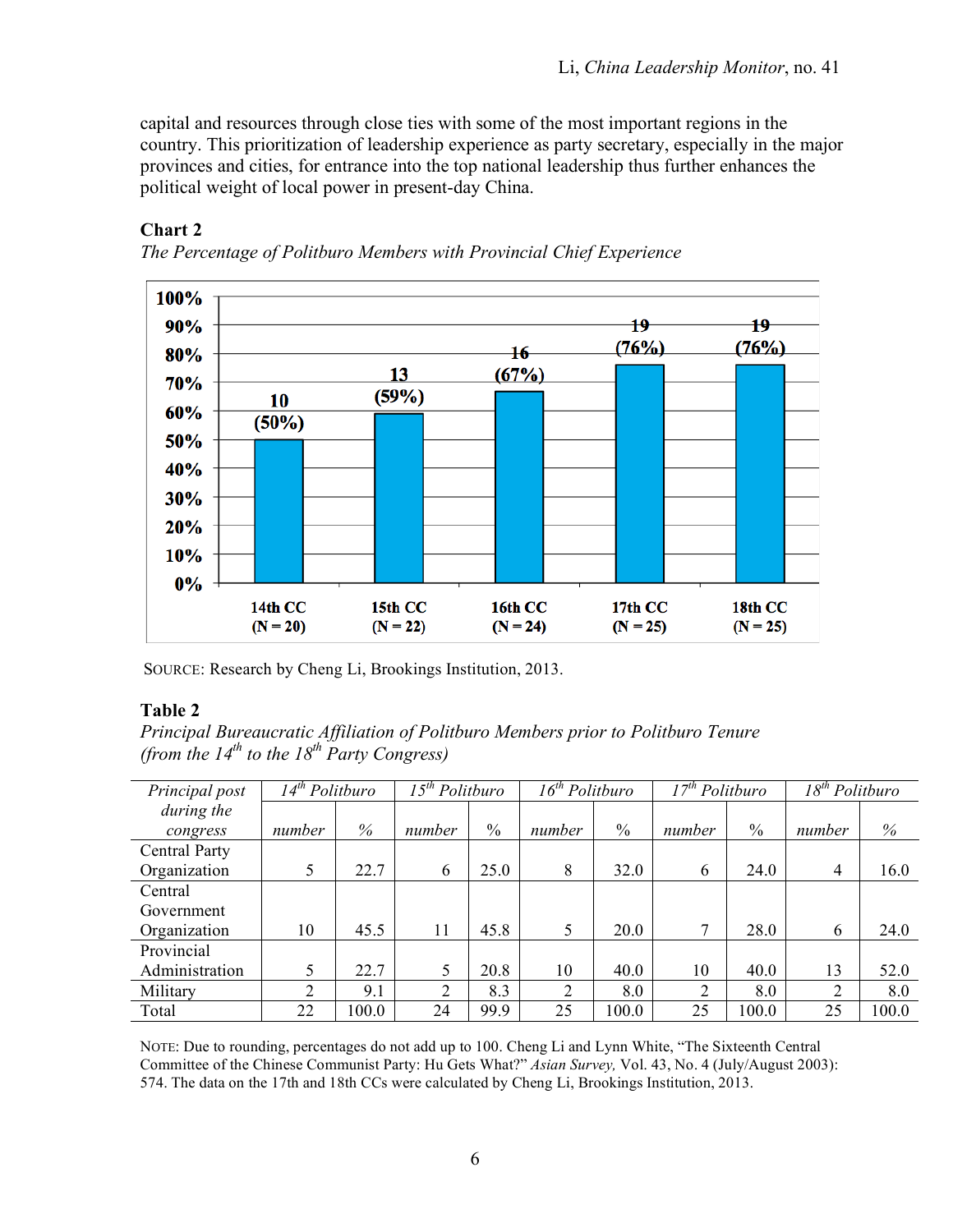Local demand for an even distribution of membership seats across provinces and regions in both the Central Committee and the Politburo has become increasingly institutionalized. Although provincial and municipal leaders in economically advanced coastal regions were chosen for more seats in the new Politburo, their advantage is far less evident on the Central Committee, for which membership seats are more evenly distributed as previously discussed. In an important way, the dynamics and tensions among local leaders and between the center and provinces in terms of elite selection contribute to a more pluralistic and collective leadership in the country.

# The End of Technocrat Dominance

A primary explanation for the ability of the CCP to retain power (and especially to survive in the wake of the recent waves of collapse of other authoritarian regimes) is the rapid circulation of its elite members that has occurred over the past three decades. Under the direction of Deng Xiaoping in the early 1980s, the CCP made great efforts to recruit "new blood," especially members with technical rather than ideological expertise, into the party leadership. This "technocratic turnover"—as analysts have called the rapid rise of engineersturned-politicians—occurred during the  $14<sup>th</sup>$  and  $15<sup>th</sup>$  Party Congresses.<sup>3</sup> The CCP actually reformed its leadership from one consisting of peasants and soldiers during the revolutionary era to one consisting primarily of engineers during the 1990s and early 2000s.

The rapid rise––and subsequent swift decline––in power and influence of technocrats over the past three decades has been a remarkable development in Chinese elite politics. One may define technocrats as political elites who received higher education in engineering (or the natural sciences) and practiced as engineers (or engaged in scientific research). In 1982, technocrats constituted just two percent of the Central Committee, but by 1987 they made up 25 percent of the Central Committee. By 1997 they comprised over half (52 percent). The percentage of technocrats on the Central Committee then began to decline in 2002 (46 percent).4

Chart 3 (next page) shows the dramatic decline of technocrats in the Politburo and the PSC. Most interestingly, members of the  $15<sup>th</sup>$  and  $16<sup>th</sup>$  PSC were all trained as engineers. The representation of technocrats in the  $18<sup>th</sup> PSC$  and Politburo is 14 percent and 16 percent, respectively—a sharp drop from 100 percent and 76 percent in the  $16<sup>th</sup> PSC$  and Politburo 10 years earlier. In the  $18<sup>th</sup> PSC$ , only one member, Chairman of the CPPCC Yu Zhengsheng, held an engineering degree and practiced as an engineer earlier in his career. Among the Politburo members, only three (Beijing Party Secretary Guo Jinlong, Chongqing Party Secretary Sun Zhengcai, and Xinjiang Party Secretary Zhang Chunxian) obtained their highest degrees in natural sciences or engineering. Most of the other members hold their highest academic degrees in economics, law, politics, and the humanities.

In contrast to the fourth-generation leaders, most of whom had completed their college education (often in engineering or natural sciences) by the time the Cultural Revolution began, fifth-generation leaders were in elementary and middle school. During the Cultural Revolution the Chinese school system was largely paralyzed, with students engaged in political campaigns and ideological indoctrination rather than in academic studies. Deprived of the opportunity for formal schooling, fifth-generation leaders characteristically belong to the so-called lost generation. This age cohort suffered extraordinary hardships during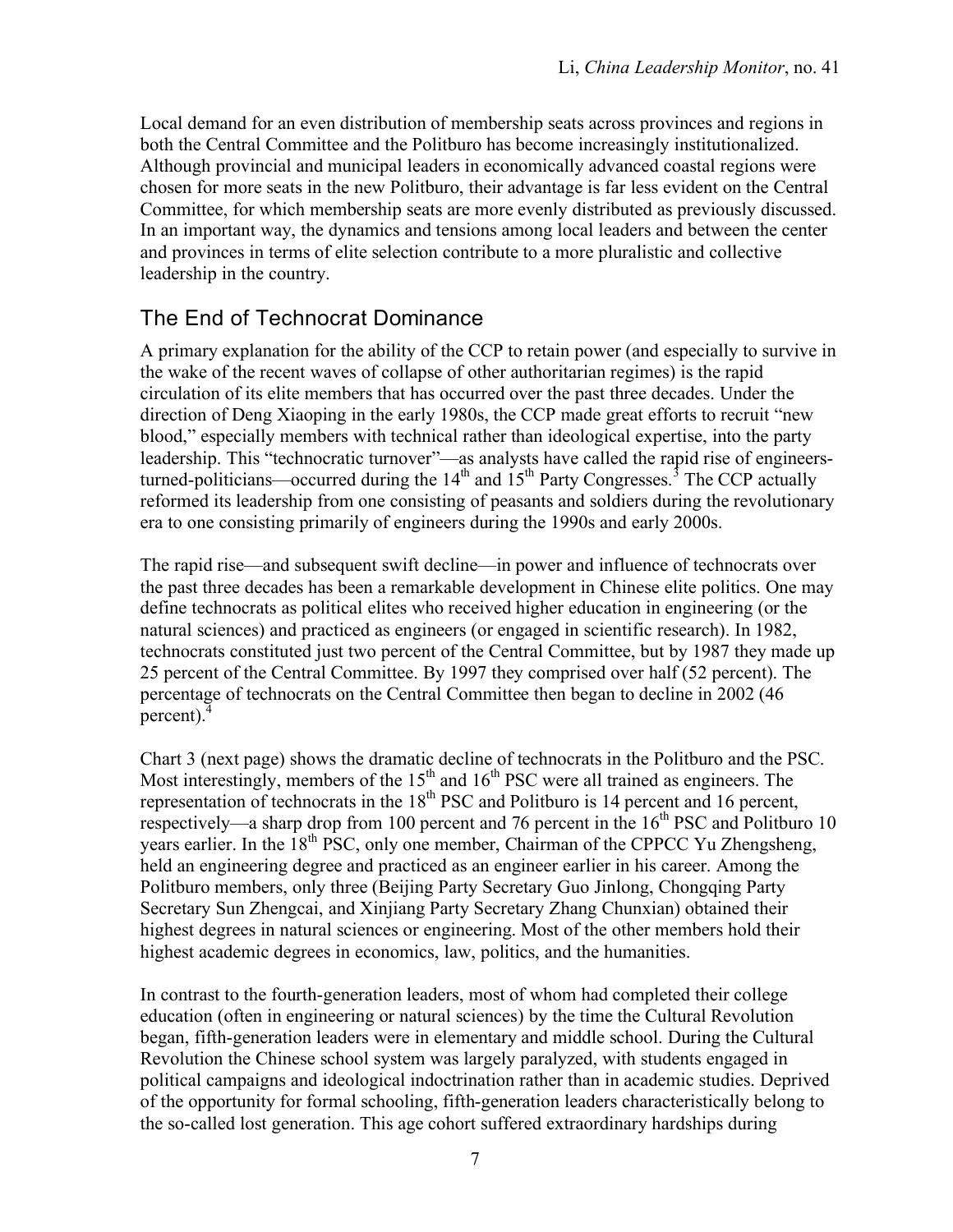adolescence, as many were rusticated and forced to work in the countryside as farmers; they were the "sent-down youths" (插队知青, *chadui zhiqing*) A large number of the 18<sup>th</sup> Politburo members, including five PSC members (Xi Jinping, Li Keqiang, Zhang Dejiang, Liu Yunshan, and Wang Qishan), were sent-down youths.

# **Chart 3**





SOURCE: Research by Cheng Li, Brookings Institution, 2013.

As a result of Deng Xiaoping's policy initiatives, in 1977 China resumed the use of college entrance exams. Many fifth-generation leaders entered college then in their mid- or late 20s. They majored in a wide range of newly resumed or established academic disciplines rather than concentrating on engineering and natural sciences as the third- and fourth-generation leaders had. A significant number of  $18<sup>th</sup>$  Politburo members later pursued postgraduate studies on a part-time basis. Among the 16 current Politburo members who obtained advanced degrees, 14 (87.5 percent) did so on a part-time basis (see chart 4). More interestingly, eight Politburo members (32 percent) received their undergraduate degrees on a part-time basis. It is widely believed in China that many of these part-time degree programs, especially those offered to party officials, do not meet high academic standards. Some of these part-time academic degrees may turn out to be a political liability.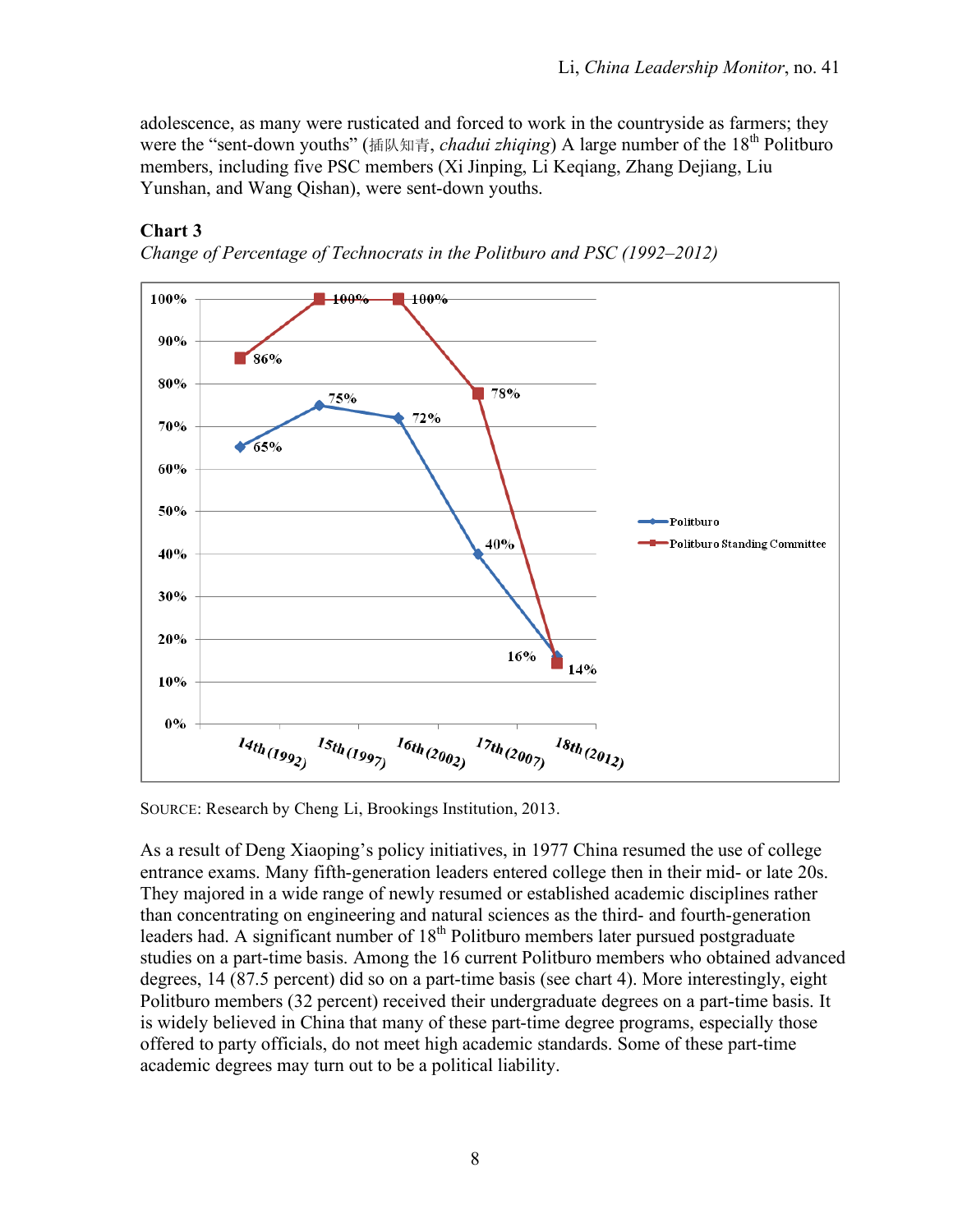## **Chart 4**

*Educational Background of Members of the 18<sup>th</sup> Politburo: Ratio of Part-time and Full-time Study*



SOURCE: Research by Cheng Li, Brookings Institution, 2013.

It also remains to be seen whether the growing diversity in educational and occupational backgrounds of China's leaders will contribute to political pluralism and a more accountable decision-making process. The fact that some top leaders hold law degrees may also improve the prospects for legal and judicial development in the country.

# New Forms of Factional Balance of Power?

Although the CCP monopolizes power in China, the party leadership is not monolithic. Since the late 1990s, two main political coalitions within the CCP leadership have been competing for power, influence, and control over policy initiatives. This bifurcation––a dynamic structure of "one party, two coalitions" (一党两派)—has created something approximating a mechanism of checks and balances in the decision-making process.<sup>5</sup>

One of the two intra-party camps in China is the "elitist coalition" (or the "Jiang camp"), which emerged in the Jiang Zemin era. This coalition was originally headed by Jiang and is currently led by new party chief Xi Jinping. The core group of the elitist coalition consists mainly of princelings: leaders who come from families of either veteran revolutionaries or high-ranking officials (both Jiang and Xi are princelings). The other camp is the "populist coalition" (or the Hu camp), which was led by President Hu Jintao prior to the  $18<sup>th</sup>$  Party Congress and is now headed by his protégé Li Keqiang. The core group of the populist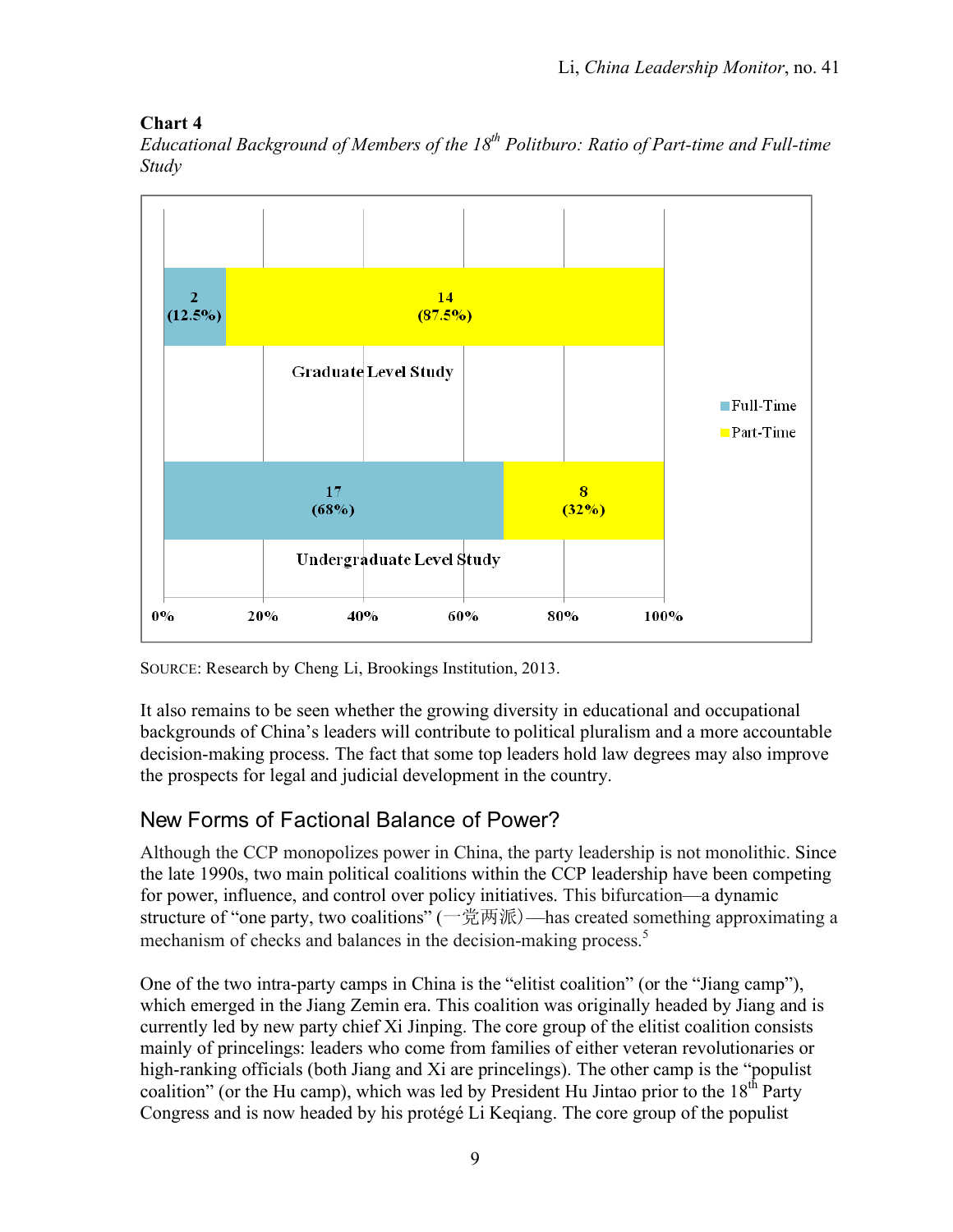coalition are *tuanpai*: leaders who advanced their political career primarily by way of the Chinese Communist Youth League (CCYL), as did both Hu and Li.

Before the announcement of the composition of the new guard, many analysts both in China and abroad believed that the new PSC would continue to maintain a roughly equal balance of power between these two coalitions. Yet in the end, the Jiang camp won a landslide victory by obtaining six of the seven seats on the PSC while only one leader in the Hu camp—Li Keqiang—was able to keep a seat on this supreme decision-making body (see table 1). The factional balance of power now appears to be broken on this most powerful decisionmaking body. There were three eligible candidates (all of whom served on the previous Politburo and met the age requirement) who failed to be elevated to the PSC at the  $18<sup>th</sup>$  Party Congress—all were tuanpai leaders. These include the only female candidate, then State Councilor Liu Yandong, and two rising stars, former Guangdong party chief Wang Yang and former director of the CCP Organization Department Li Yuanchao.

The dominance of Jiang's men in the new PSC, however, does not necessarily mean that again "the winner takes all" in Chinese elite politics. It should be noted that Hu's protégés are still well represented in other important leadership bodies. Although the Jiang camp dominates the new PSC, the other 18 Politburo seats are divided equally between the Jiang and Hu camps, at nine apiece (see table 1).

On the seven-member Secretariat, five members advanced their careers largely from the ranks of the CCYL, and three (director of the CCP Organization Department Liu Qibao, former director of the CCP United Front Work Department Du Qinglin, and Minister of Ethnic Affairs Yang Jing) are Hu Jintao's tuanpai protégés. On the 10-member executive committee of the State Council, four leaders—Premier Li Keqiang, Vice Premier Liu Yandong, Vice Premier Wang Yang, and State Councillor Yang Jing—are prominent tuanpai leaders.

It is particularly worth noting that in each and every of the nine most important leadership organs in the PRC, namely the PSC, PRC presidency (president and vice president), State Council, CMC, CCP Secretariat, NPC, CPPCC, Supreme People's Court, and Supreme People's Procuratorate, the number one (第一把手) and number two (第二把手) leaders come from the two competing coalitions (see table 3**).** This suggests that under collective leadership in present-day China, there is a deliberate effort on the part of the top leadership to maintain factional balance of power in various forms.

Also importantly, many tuanpai leaders have made it onto the new 376-member Central Committee. Tuanpai leaders who previously worked within the CCYL national or provincial leadership when Hu Jintao or Li Keqiang was in charge of the CCYL now occupy 96 seats on the new Central Committee, constituting 25.5 percent of this crucial decision-making body. This increase is relatively steep when compared with the tuanpai's 86 seats on the previous Central Committee (23.2 percent of its 371 members).<sup>6</sup>

Prominent tuanpai leaders who failed to obtain a PSC membership at the 18<sup>th</sup> Party Congress, such as the aforementioned Li Yuanchao and Wang Yang, will still meet the age requirement for the  $19<sup>th</sup> PSC$  in 2017. As the "one party, two coalitions" dynamic appears to be a new experiment in Chinese elite politics, it is possible the CCP may also experiment with a new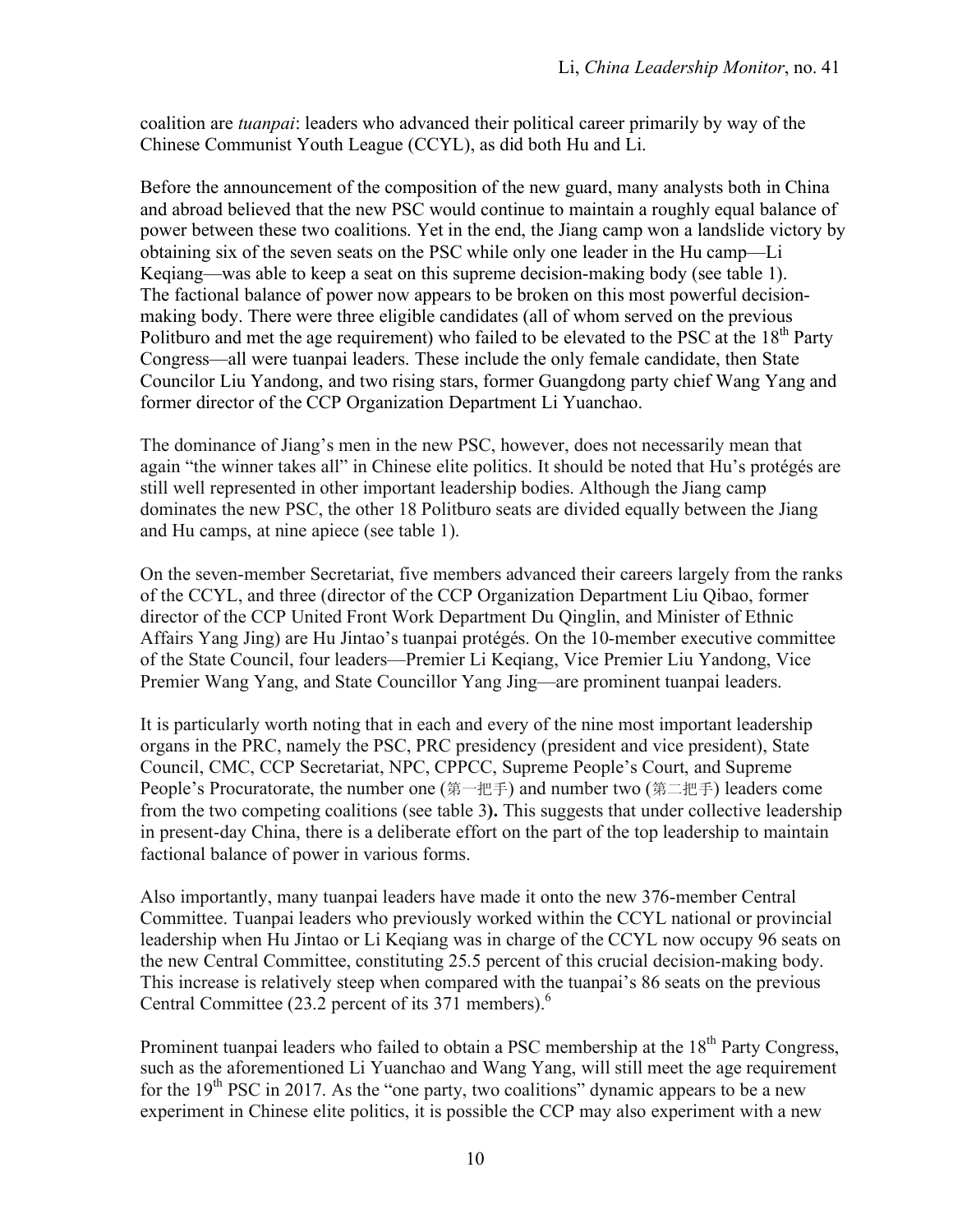mechanism of "factional rotation" (派系轮换, *paixi lunhuan*). This may explain why the Hu camp quietly acquiesced to its very disadvantageous power distribution at the  $18<sup>th</sup> PSC$ .

#### **Table 3**

*Factional Affiliation of Top Two Leaders in the Most Important PRC Leadership Organs (2013)*

|                                   |               | Number 1 Leader   | Number 2 Leader |            |  |
|-----------------------------------|---------------|-------------------|-----------------|------------|--|
| Leadership Organs                 | Name          | Faction           | Name            | Faction    |  |
| PSC, two highest ranking          |               | Jiang camp        |                 | Hu camp    |  |
| members                           | Xi Jinping    | (princeling)      | Li Keqiang      | (tuanpai)  |  |
| PRC Presidency (president & vice  |               | Jiang camp        |                 | Hu camp    |  |
| president)                        | Xi Jinping    | (princeling)      | Li Yuanchao     | (tuanpai)  |  |
| State Council (premier $\&$       |               |                   |                 |            |  |
| executive vice premier)           | Li Keqiang    | Hu camp (tuanpai) | Zhang Gaoli     | Jiang camp |  |
| CMC (chairman & executive vice    |               | Jiang camp        | Fan             |            |  |
| chairman)                         | Xi Jinping    | (princeling)      | Changlong       | Hu camp    |  |
| CCP Secretariat (two highest)     |               |                   |                 | Hu camp    |  |
| ranking members)                  | Liu Yunshan   | Jiang camp        | Liu Qibao       | (tuanpai)  |  |
| NPC (chairman & executive vice    |               | Jiang camp        |                 |            |  |
| chairman)                         | Zhang Dejiang | (princeling)      | Li Jianguo      | Hu camp    |  |
| CPPCC (chairman & executive       | Yu            | Jiang camp        |                 | Hu camp    |  |
| vice chairman)                    | Zhengsheng    | (princeling)      | Du Qinglin      | (tuanpai)  |  |
| Supreme People's Court (president |               |                   |                 |            |  |
| $&$ executive vice president)     | Zhou Qiang    | Hu camp (tuanpai) | Shen Deyong     | Jiang camp |  |
| Supreme People's Procuratorate    |               |                   |                 |            |  |
| (president & executive vice       |               | Jiang camp        |                 | Hu camp    |  |
| president)                        | Cao Jianmin   | (Shanghai gang)   | Hu Zejun        | (tuanpai)  |  |

SOURCE: Research by Cheng Li, Brookings Institution, 2013. KEY: CMC = Central Military Commission; NPC = National People's Congress; PSC = Politburo Standing Committee;

# Top Contenders for the 19<sup>th</sup> PSC and Politburo

Given that the CCP is set to undergo a major turnover in leadership at the  $19<sup>th</sup>$  Party Congress in the fall of 2017, it is critically important to grasp the changes likely to occur on the PSC. Two norms in CCP leadership selection are very helpful for identifying who will be in or out on the next PSC. The first norm is the age requirement for retirement from the CCP Central Committee. At the 2007 party congress, all leaders born before 1940 were barred from continuing to serve on the Central Committee. Similarly, at the 2012 Party Congress, all leaders who were born before 1945 retired. Extrapolating from this norm, leaders who were born before 1950, including five of seven current PSC members, will not be considered for the next Central Committee and are therefore also out of the race for a seat on the Politburo or PSC in 2017. The second norm, primarily based on the  $18<sup>th</sup>$  Party Congress, is that all new PSC members will be promoted from the previous Politburo.

Based on these two norms, there will be 14 eligible candidates for the  $19<sup>th</sup> PSC$  (see table 4, next page). Barring something entirely unforeseen, Xi Jinping and Li Keqiang will likely stay *(text continues on page 13)*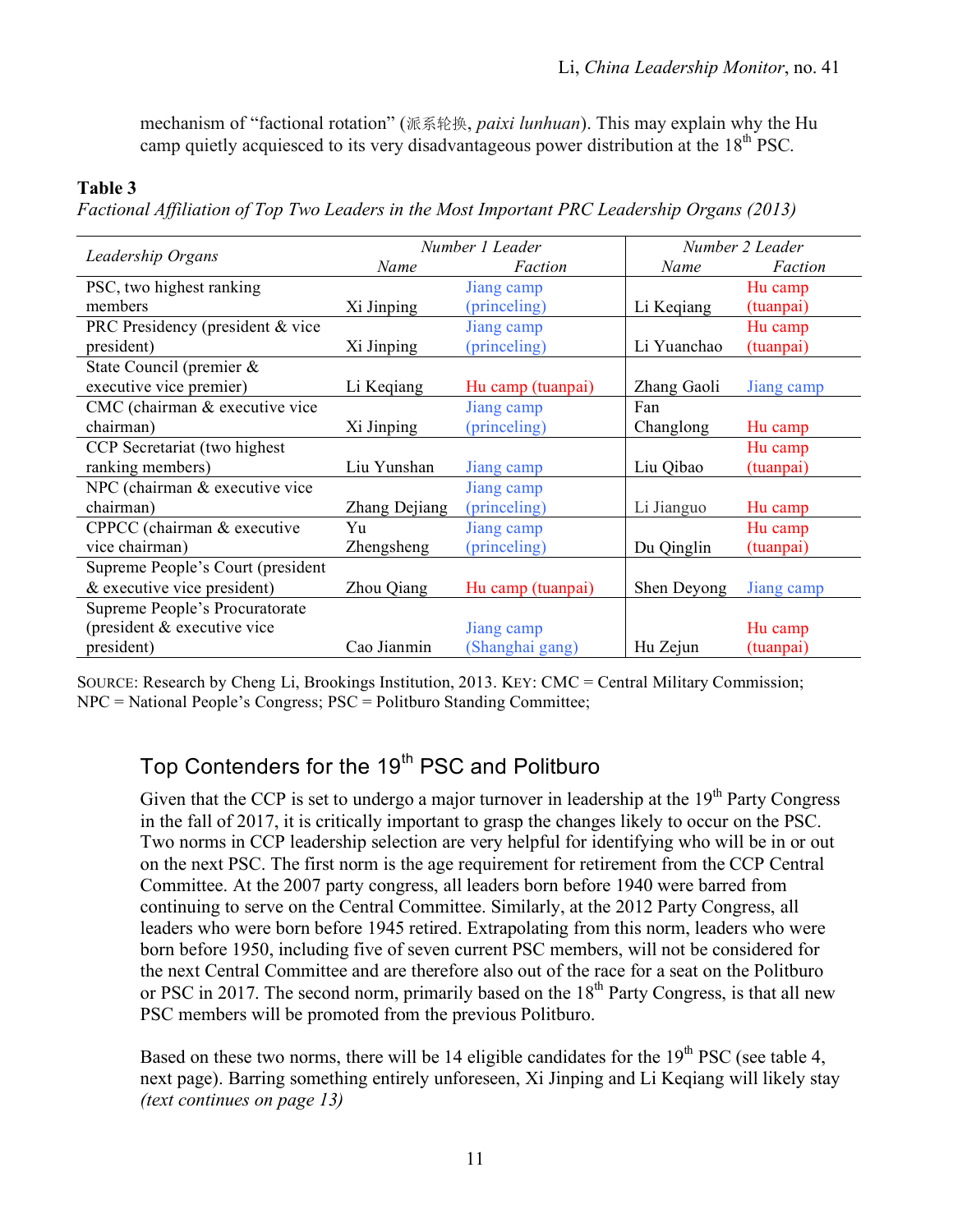## **Table 4** *Factional Background of Leading Candidates for the Next Politburo Standing Committee*

|                 | Birth | Age in |                                                  |                                |                             |
|-----------------|-------|--------|--------------------------------------------------|--------------------------------|-----------------------------|
| Name            | vear  | 2017   | Current position                                 | Tenure in Politburo and PSC    | <b>Factional background</b> |
|                 |       |        | CCP secretary general, member of PSC, CMC        | Two terms as Politburo member, |                             |
| Xi Jinping      | 1953  | 64     | chair, PRC president (designate)                 | one term as PSC member         | Jiang camp (princeling)     |
|                 |       |        |                                                  | Two terms as Politburo Member, |                             |
| Li Keqiang      | 1955  | 62     | Member of PSC, premier (designate)               | one term as PSC member         | Hu camp (tuanpai)           |
|                 |       |        |                                                  |                                | Hu camp (tuanpai, also      |
| Li Yuanchao     | 1950  | 67     | Politburo member, PRC vice president (designate) | Two terms as Politburo member  | princeling)                 |
| Wang Yang       | 1955  | 62     | Politburo member, vice premier (designate)       | Two terms as Politburo member  | Hu camp (tuanpai)           |
| Hu Chunhua      | 1963  | 54     | Politburo member, Guangdong party secretary      | One term as Politburo member   | Hu camp (tuanpai)           |
| Sun Zhengcai    | 1963  | 54     | Politburo member, Chongqing party secretary      | One term as Politburo member   | Jiang camp                  |
| Zhang Chunxian  | 1953  | 64     | Xinjiang party secretary                         | One term as Politburo member   | Jiang camp                  |
| Liu Qibao       | 1953  | 64     | Politburo member, head of CCP Propaganda Dept.   | One term as Politburo member   | Hu camp (tuanpai)           |
|                 |       |        | Politburo member, head of CCP Organization       |                                |                             |
| Zhao Leji       | 1957  | 60     | Dept.                                            | One term as Politburo member   | Jiang camp                  |
|                 |       |        | Politburo member, director of the CCP General    |                                |                             |
| Li Zhanshu      | 1950  | 67     | Office                                           | One term as Politburo member   | Jiang camp                  |
| Sun Chunlan (f) | 1950  | 67     | Politburo member, Tianjin party secretary        | One term as Politburo member   | Hu camp                     |
| Wang Huning     | 1955  | 62     | Politburo member, state councilor (designate)    | One term as Politburo member   | Jiang camp (Shanghai Gang)  |
| Han Zheng       | 1954  | 63     | Shanghai party secretary                         | One term as Politburo member   | Jiang camp (Shanghai Gang)  |
| Xu Qiliang      | 1950  | 67     | Politburo member, CMC vice chair                 | One term as Politburo member   | Jiang camp                  |

KEY: CCP = Chinese Communist Party; CMC = Central Military Commission; (f) = female; Dept. = Department, PRC = People's Republic of China; PSC = Politburo Standing Committee. SOURCE: Research by Cheng Li, Brookings Institution, 2013.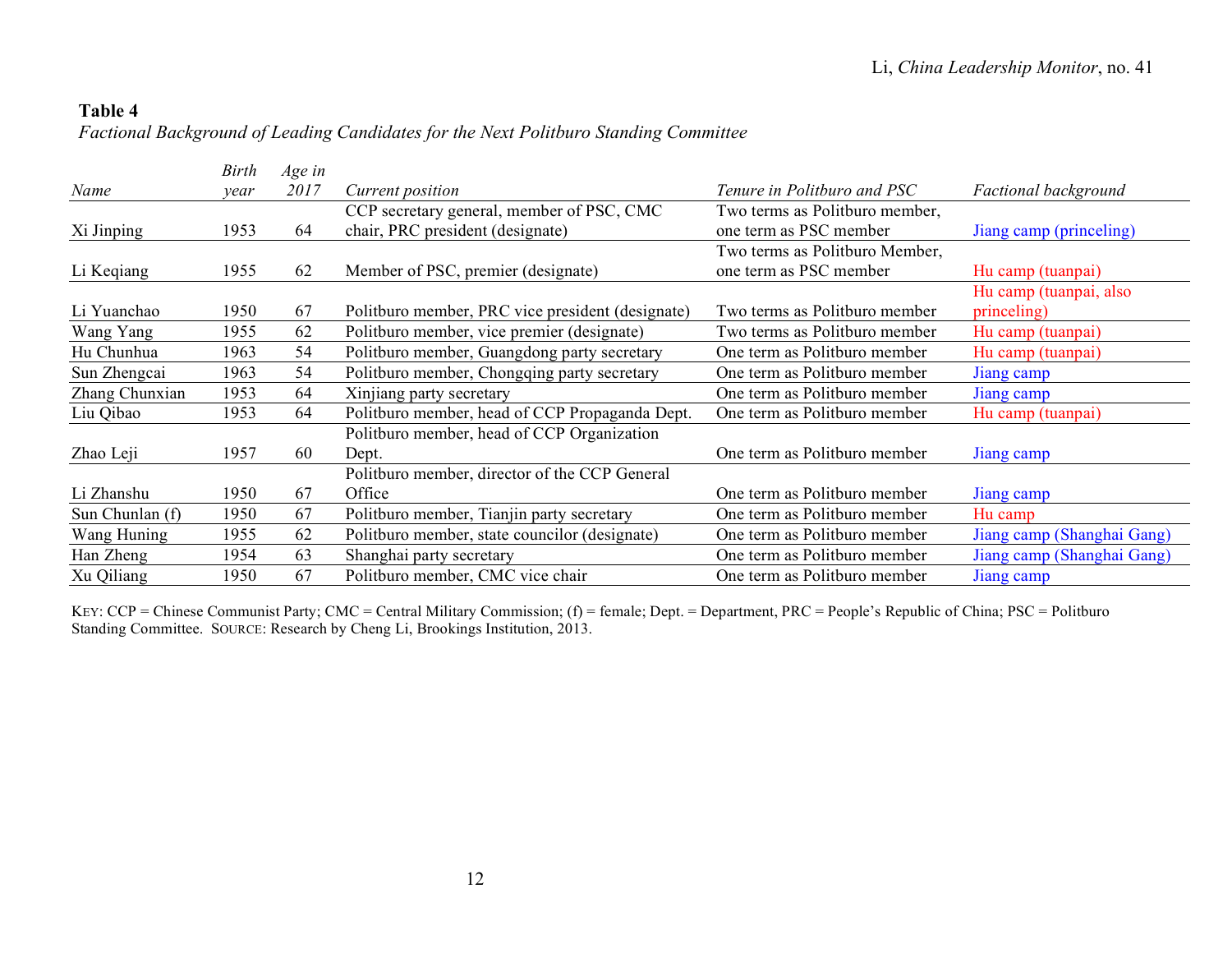on for another five-year term. Among the remaining 12 candidates, some may have a better chance than others. Li Yuanchao and Wang Yang have served two terms on the Politburo, which makes them more competitive than the others. For the sake of leadership continuity beyond the  $19<sup>th</sup>$  Party Congress, there will be a tremendous incentive on the part of the CCP leadership to select two sixth-generation leaders as part of a dual-succession model similar to Xi and Li during the 2007 party congress. In that case, Hu Chunhua and Sun Zhengcai are undoubtedly two leading contenders for power in the sixth generation of leaders.

The top six leaders on the list (Xi Jinping, Li Keqiang, Wang Yang, Li Yuanchao, Hu Chunhua, and Sun Zhengcai) seem to have a better chance to serve on the next PSC than the others. This will leave only one position open (assuming that the PSC maintains its sevenseat composition), and the competition for that position among the eight candidates will therefore be very intense. This intensity of power struggle also suggests that there will be serious challenges even to those listed among the top six, as many ambitious politicians may want to seize any opportunity to take over these highly contentious seats in the PSC.

It should be noted that the number of seats on the PSC could very well change, as the CCP Constitution does not specify a fixed number. The PSC formed at the  $13<sup>th</sup>$  Party Congress in 1987 had only five members, the PSCs formed at both the  $14<sup>th</sup>$  Party Congress in 1992 and  $15<sup>th</sup>$  in 1997 had seven, and both the  $16<sup>th</sup>$  and  $17<sup>th</sup>$  PSCs had nine members.

Xinjiang Party Secretary Zhang Chunxian has often been regarded as a capable leader who gets things done. During his tenure as minister of communications from 2002 to 2005, he made significant contributions to the rapid growth of China's highways and sea transportation. While he was Hunan party secretary, the province was ranked first in the country for attracting foreign direct investment. An official with a reputation for being media savvy, Zhang has been among the most accessible leaders at the annual NPC meetings over the past decade. He is also one of the very few leaders who have pledged to make available to the public his financial asset documents (and those of his family). Zhang's "flexible ironfisted rule" in Xinjiang, which stands in contrast to his predecessor's "pure iron-fisted rule," seems to resonate well with both the CCP leadership and the Chinese public. Zhang possesses broad leadership experience in the central government (in the Ministry of Communications and the Ministry of Machinery and Electronics Industry), in top provincial posts (Xinjiang and Hunan), and in running a major state-owned enterprise (the China National Packaging Corporation). This combination of diverse leadership experiences has prepared him very well for further promotion.

In recent years there has been much discussion in China about the need to have a woman serve in the nation's highest decision-making body. Tianjin Party Secretary Sun Chunlan is well positioned to take that seat as the first female member of the PSC in CCP history.

Director of the CCP Propaganda Department Liu Qibao, director of the CCP Organization Department Zhao Leji, and director of the CCP General Office Li Zhanshu, each of whom heads a very important party organization, are also well-positioned in the Chinese political system. Their performance and personal ties with Xi or Li will be crucial in their possible ascent to the PSC.

*(text continues on page 15)*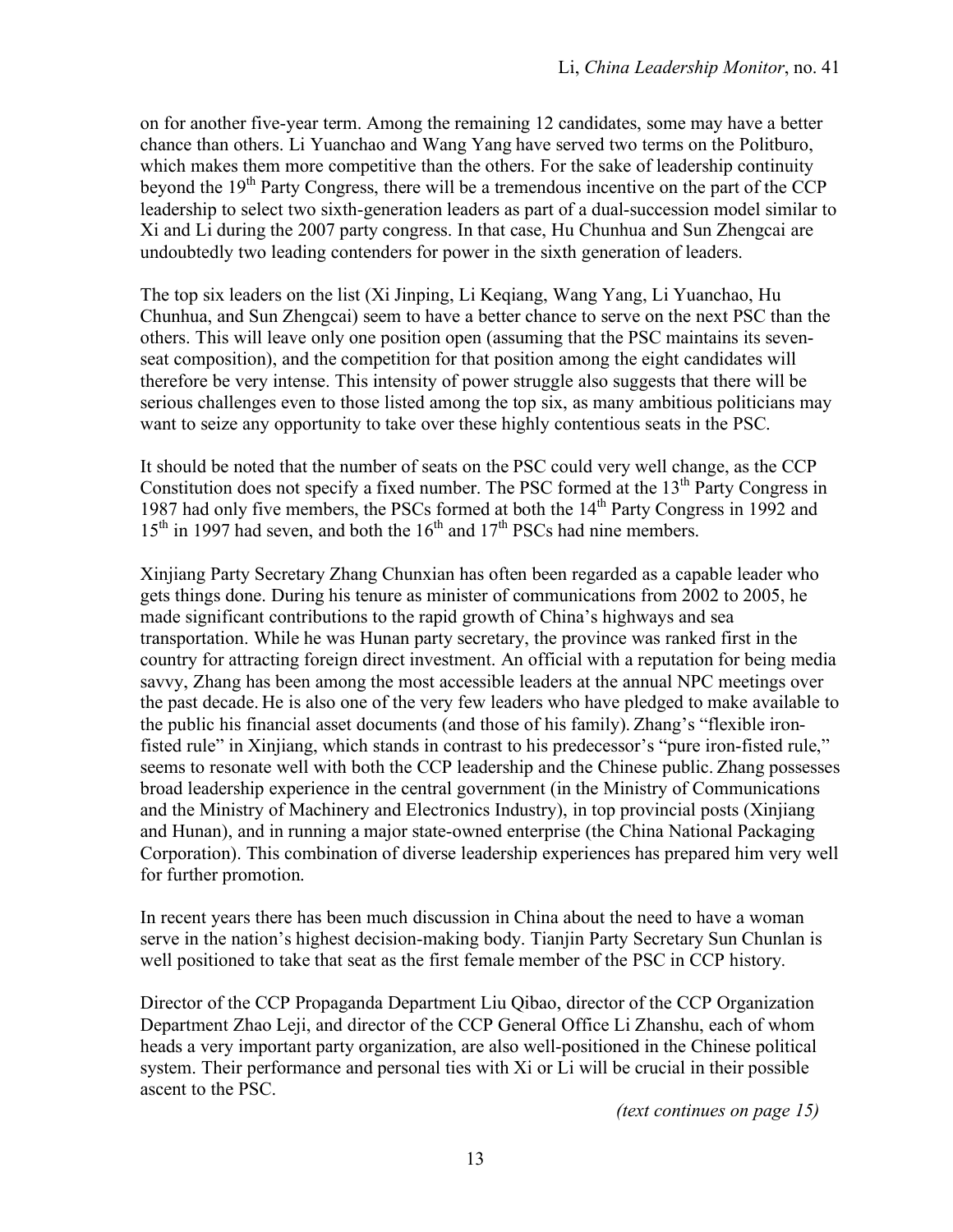## **Table 5**

*Candidates for the Next Politburo (as of 2013)*

| Name (gender         |      | Birth Age in |                                         |                                                       |                             |
|----------------------|------|--------------|-----------------------------------------|-------------------------------------------------------|-----------------------------|
| $and/or$ ethnicity)  | year | 2017         | <b>Current Leadership Post</b>          | Credentials                                           | <b>Factional background</b> |
| Wang Anshun          | 1957 | 60           | Beijing mayor                           | Mayor of capital                                      | Jiang camp (oil faction)    |
| <b>Wang Dongming</b> | 1956 | 61           | Sichuan party secretary                 | Party secretary in a major province                   | Hu camp (tuanpai)           |
| Jiang Yikang         | 1953 | 64           | Shandong party secretary                | Party secretary in a major province                   | Unclear                     |
| Qiang Wei            | 1953 | 64           | Jiangxi party secretary                 | Provincial secretary twice                            | Jiang camp?                 |
| Zhang Baoshun        | 1950 | 67           | Anhui party secretary                   | Provincial secretary twice                            | Hu camp (tuanpai)           |
| Wang Min             | 1950 | 67           | Liaoning party secretary                | Provincial secretary twice                            | Jiang camp?                 |
| Zhang Qingwei        | 1961 | 56           | Hebei governor                          | Top 6 <sup>th</sup> -generation candidate, CEO of SOE | Unclear                     |
| Su Shulin            | 1962 | 55           | Fujian governor                         | Top $6th$ -generation candidate, CEO of SOE           | Jiang camp (oil faction)    |
| Zhang Guoqing        | 1964 | 63           | Chongqing deputy party secretary        | Top 6 <sup>th</sup> -generation candidate, CEO of SOE | Unclear                     |
| Lu Hao               | 1967 | 50           | Heilongjiang governor                   | Top 6 <sup>th</sup> -generation candidate, CEO of SOE | Hu camp (tuanpai)           |
| Chen Min'er          | 1960 | 57           | Guizhou governor                        | Top 6 <sup>th</sup> -generation candidate             | Jiang camp (Xi's confidant) |
|                      |      |              | Minister, National Health and           |                                                       |                             |
| Li Bin (female)      | 1954 | 63           | Family Planning Commission              | Top female candidate                                  | Hu camp (Li's confidant)    |
| Liu Hui              |      |              |                                         |                                                       |                             |
| (female, Hui)        | 1959 | 58           | Ningxia governor                        | Top female candidate                                  | Hu camp (tuanpai)           |
| Yang Jing            |      |              | State councilor and                     |                                                       |                             |
| (Mongolian)          | 1953 | 64           | secretary general of State Council      | Top State Council candidate                           | Hu camp (tuanpai)           |
| Wang Yong            | 1955 | 62           | State councilor                         | Top State Council candidate                           | Jiang camp                  |
| Wang Chen            | 1950 | 67           | NPC vice chairman and secretary general | Top NPC candidate                                     | Jiang camp (Xi's confidant) |
| Fang Fenghui         | 1951 | 66           | Chief-of-Staff, PLA                     | Top military candidate                                | Hu camp (tuanpai)           |
| Zhang Yang           | 1951 | 66           | Director, PLA Political Department      | Top military candidate                                | Unclear                     |
| Zhang Youxia         | 1950 | 67           | Director, PLA Logistic Department       | Top military candidate                                | Jiang camp (princeling)     |
| Zhou Qiang           | 1960 | 57           | President of Supreme People's Court     | <b>Sixth Generation</b>                               | Hu camp (tuanpai)           |

SOURCE: Research by Cheng Li, Brookings Institution, 2013.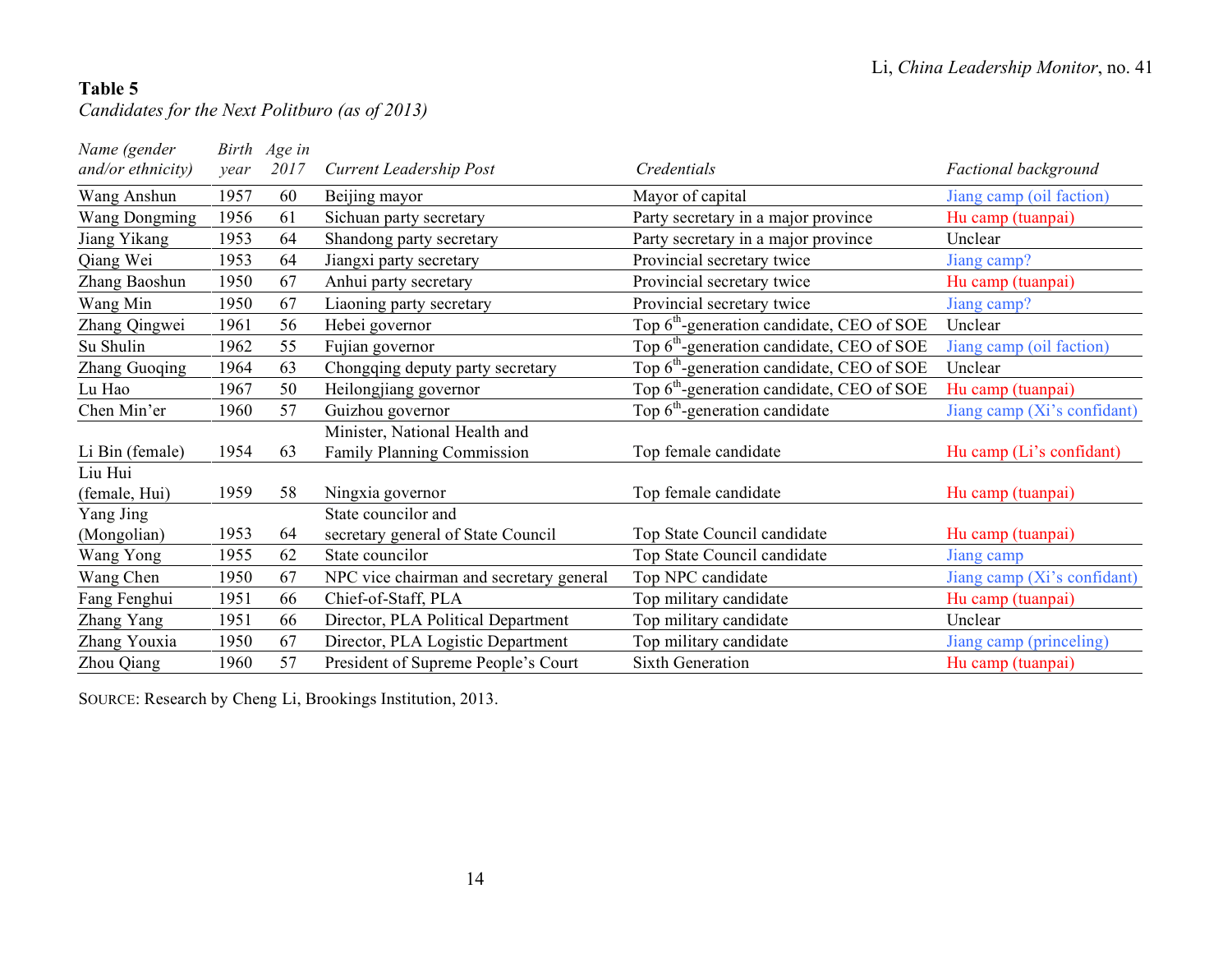#### *(continued from page 13)*

Wang Huning is remarkable in that he previously served as a top aide to both Jiang Zemin and Hu Jintao. Under Xi's leadership, he continues to play an important role in domestic and foreign policy, which enhances his chances for further promotion.Shanghai Party Secretary Han Zheng has been a popular and effective leader in Shanghai for many years. Several times over the past two or three decades, the post of party chief in Shanghai has been a stepping stone for a seat in the PSC (as in the cases of Jiang Zemin, Zhu Rongji, Zeng Qinghong, Wu Bangguo, Huang Ju, Xi Jinping, and Yu Zhengsheng). Because Han has never had any leadership experience outside of Shanghai and Wang has never served as a provincial or municipal leader, neither is as competitive as other candidates.

Due to the recent absence of military figures on the PSC, General Xu Qiliang, the only military representative who is eligible to stay on as part of the next Politburo, has the weakest chance to obtain a seat on the PSC. But the role of the military on the domestic and foreign policy fronts may increase significantly in the next few years, which would make him a credible contender for the  $19<sup>th</sup> PSC$  as well.

Assuming the  $19<sup>th</sup>$  Politburo will remain the same size as the three previous Politburos, 11 new members will be able to serve on this very important decision-making body. While the candidates for the Politburo are somewhat less obvious than those for the PSC, the pool of candidates is in fact also reasonably small. All candidates will likely have served on the 18<sup>th</sup> Central Committee as full or alternate members. Those who have had leadership experience as provincial party secretary in major provinces or in more than two provinces will be considered favorable candidates. Other factors that will be considered include representation on other national leadership bodies (e.g., the State Council and NPC); generational, gender, and ethnic minority status; and military leadership. Based on these criteria, table 5 (next page) presents 20 leading candidates and their biographical and factional backgrounds.

Six of these candidates were born in the 1960s and thus belong to the so-called sixth generation. Four of them previously served as CEOs of major state-owned enterprises. Hebei Governor Zhang Qingwei previously served as the chairman of the Commercial Aircraft Corporation of China (COMAC), the Chinese aerospace manufacturer that builds mid- to large-size passenger aircraft and aims to challenge the dominance of Boeing and Airbus in the global marketplace. From 2001 to 2007, Zhang served as the general manager of the China Aerospace Science and Technology Corporation, making him the youngest CEO of any of the country's flagship companies at the time. Fujian Governor Su Shulin previously served as the chairman of the China Petrochemical Corporation (Sinopec), which was ranked fifth on the 2012 Fortune Global 500 list of the world's largest corporations. Zhang and Sunday are both in their third terms as members or alternates of the 18th Central Committee. When they gained membership on the 356-member Central Committee at the  $16<sup>th</sup>$  Party Congress in 2002, Zhang was only 41 years old, the youngest full member in the Central Committee, and Su was one of the three youngest alternates on the committee. In fact, their tenure on the Central Committee has been even longer than some of the widely recognized sixth-generation front-runners, including Politburo members Hu Chunhua and Sun Zhengcai. Neither, however, joined the Central Committee until 2007.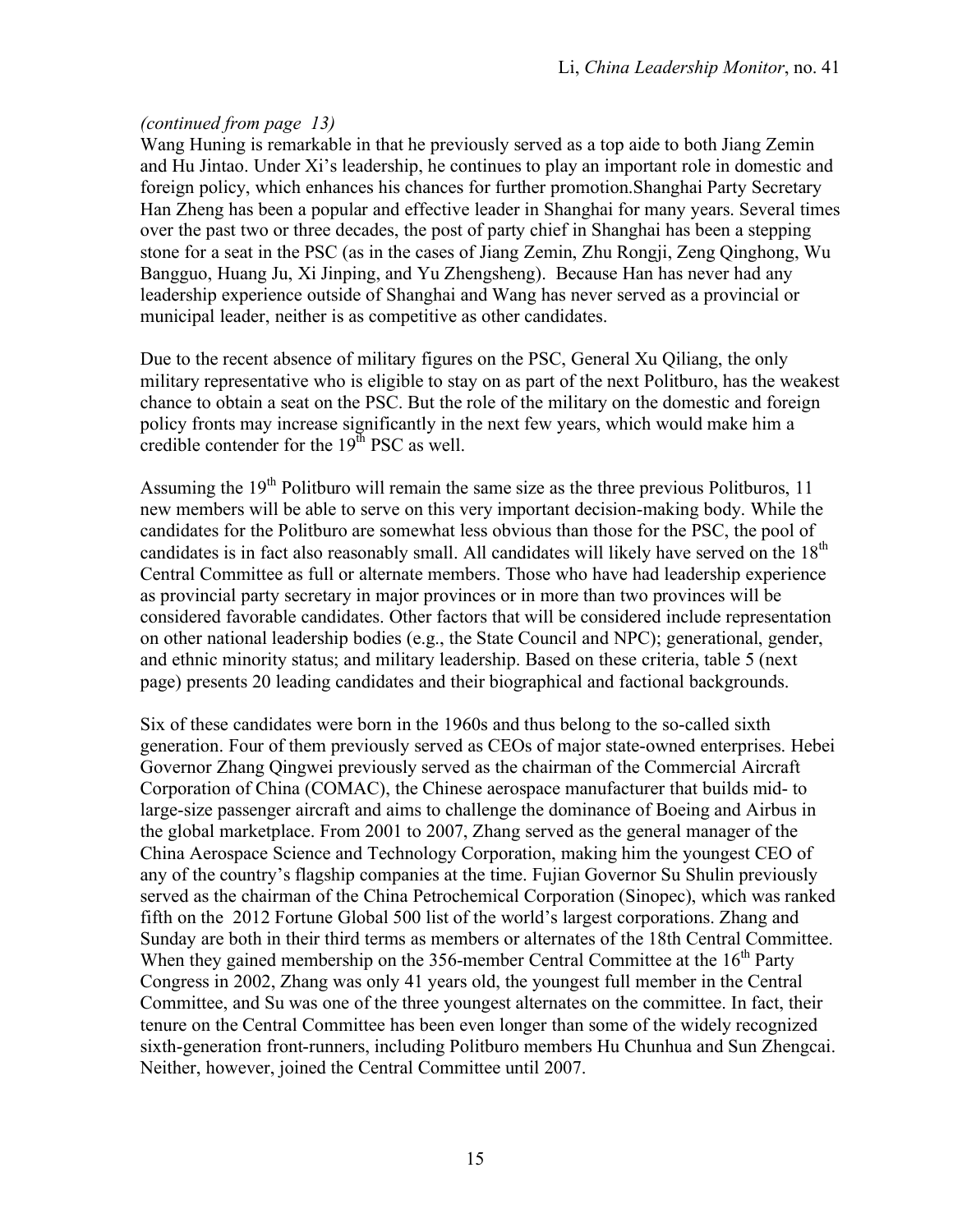Top leaders in the fourth and fifth generations were also noted for their early entry onto the Central Committee. Hu Jintao and Wen Jiabao joined the Central Committee in 1982 when they were 40 years old, and Xi Jinping and Li Keqiang became an alternate and a member, respectively, of the Central Committee in 1997 when they were both in their early 40s. This early Central Committee membership helped advance the position of these fourth- and fifthgeneration front-runners in their rise to the top of the Chinese leadership. It remains to be seen whether the leaders who have backgrounds as CEOs of business enterprises will become top contenders for CCP leadership in the years to come.

# Final Thoughts

Unexpected events and unpredictable circumstances can dramatically change both the game of elite politics and the potential leadership lineup in this rapidly changing country. One should not forget that three top contenders for the 18<sup>th</sup> PSC—Bo Xilai, Ling Jihua, and Li Yuanchao—were all removed from consideration a few months (or even weeks) prior to the 18<sup>th</sup> Party Congress. Bo was purged as a result of his wife's murder case, Ling was demoted as a result of both the car crash that killed his son and his alleged coverup of the incident, and Li mysteriously lost the battle only one month prior to the party congress.

In addition, many unforeseen events and developments may change the trajectory on which political succession is set. This could include a military conflict in the East China Sea or South China Sea, the economic performance of the Xi-Li administration, the ongoing campaign against official corruption, increased social unrest exacerbated by environmental pollution, public health and food safety issues, growing public demand for political reform and constitutionalism, central-local tensions over tax division and local debts, problems with civilian control over the military, and the ever-changing international economic environment. All of these factors will play a role in determining China's political future, including who emerges on top in the next round of political succession. Yet well-positioned members in the Politburo and rising stars in the CCP leadership will always be important players regardless of whether the Chinese political landscape changes in any manner, be it drastic or incremental.

### **Notes**

 $\overline{a}$ 

<sup>\*</sup>The author thanks Andrew Marble and Ryan McElveen for their helpful comments on an earlier version of this article. Chinese leaders' biographical information and career experiences are primarily based on information from the official Chinese news agency Xinhua. http://www.news.cn/

<sup>&</sup>lt;sup>1</sup> For a more detailed discussion of the role of and the selection process for the Politburo, see Cheng Li, "The Battle for China's Top Nine Leadership Posts," *Washington Quarterly*, Vol. 35, No. 1 (Winter 2012): 131–145; and Li Cheng, *The Road to Zhongnanhai* (通往中南海之路; New York: Mirror Books, 2012). For other recent studies of the Politburo and its Standing Committee, see Alice Miller, "The Work System of the Xi Jinping Leadership," *China Leadership Monitor*, no. 41; Alice Miller, "The New Party Politburo Leadership," *China Leadership Monitor*, no. 40 (14 January 2013); and Cheng Li, "Rule of the Princelings." *Cairo Review of Global Affairs*, No. 8 (Winter, 2013): 34–47.<br><sup>2</sup> For further discussion of various forms of informal networks, see Cheng Li, *China's Leaders: The New* 

*Generation* (Lanham, Maryland: Rowman & Littlefield Publishers, 2001); David M. Finkelstein and Maryanne Kivlehan (eds.), *Chinese Leadership in the Twenty-first Century: The Rise of the Fourth Generation* (Armonk,